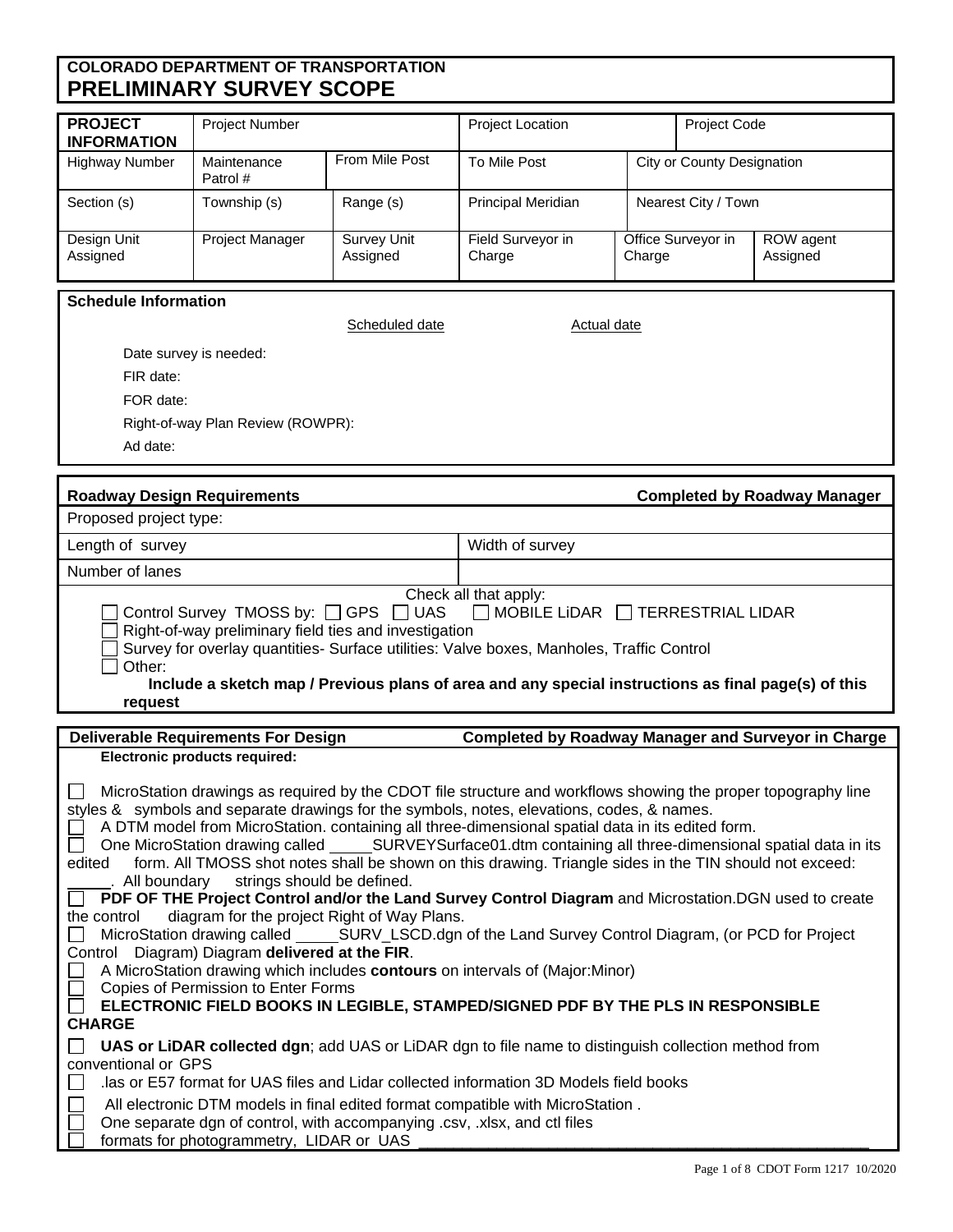|                    |                            | Distribution: Region Program Engineer Project Structural Engineer Region Planning / Enviromental Manager |
|--------------------|----------------------------|----------------------------------------------------------------------------------------------------------|
| Region ROW Manager | <b>Hydraulics Engineer</b> | Resident Engineer                                                                                        |
| Traffic Engineer   | Materials Engineer         |                                                                                                          |

*NOTES:* 

| <b>Environmental Requirements</b>                                             | <b>Completed by Roadway Manager and Environmental Manager</b>                                                                                                                                                     |
|-------------------------------------------------------------------------------|-------------------------------------------------------------------------------------------------------------------------------------------------------------------------------------------------------------------|
| Wetlands                                                                      | <b>Not</b>                                                                                                                                                                                                        |
| Applicable                                                                    |                                                                                                                                                                                                                   |
| Check all that apply:                                                         |                                                                                                                                                                                                                   |
|                                                                               |                                                                                                                                                                                                                   |
| wetland biologists                                                            | Coordinate schedule with a wetland biologist to Survey wetland limits that have been established by the                                                                                                           |
| personnel.                                                                    | Do not survey in wetland limits. Provide the final MicroStation drawing file to the environmental manager<br>and wetland biologist. The wetland limits will be added to the MicroStation drawing by environmental |
| location map)                                                                 | Perform TMOSS survey for wetland design/enhancement. Describe area to be surveyed. (Attach a                                                                                                                      |
| Locate monitoring wells                                                       |                                                                                                                                                                                                                   |
| <b>StormWater-</b> Wastewater-Water Quality facilities: see Utilities section |                                                                                                                                                                                                                   |
|                                                                               | NOTE: Inform the environmental manger and wetland biologist that the survey is complete by means of a courtesy                                                                                                    |
|                                                                               | copy of the survey transmittal letter whenever the survey request includes any wetland option checked                                                                                                             |
| above.                                                                        |                                                                                                                                                                                                                   |
| <b>Hazardous Materials</b>                                                    | <b>Not Applicable</b>                                                                                                                                                                                             |
| Are there any known hazardous materials located in the proposed work zone?    | l IYes I INo                                                                                                                                                                                                      |
|                                                                               | <b>CAUTION:</b> Surveying around hazardous materials requires special training and equipment. Contact the                                                                                                         |
| Environmental Manager if hazardous materials are suspected on a project.      |                                                                                                                                                                                                                   |
| <b>Noise Study</b>                                                            | <b>Not Applicable</b>                                                                                                                                                                                             |
|                                                                               | Locate buildings within 100, 200, 300, 400, ______ feet of the proposed centerline                                                                                                                                |
|                                                                               | (Coordinate the specifics needed with the Region Environmental Unit)                                                                                                                                              |

| <b>Structure Requirements</b>                                   |                            | Not Applicable                       |
|-----------------------------------------------------------------|----------------------------|--------------------------------------|
| Number of Structures crossed<br>(attached as constructed plans) | Number of major structures | Length from structure to be surveyed |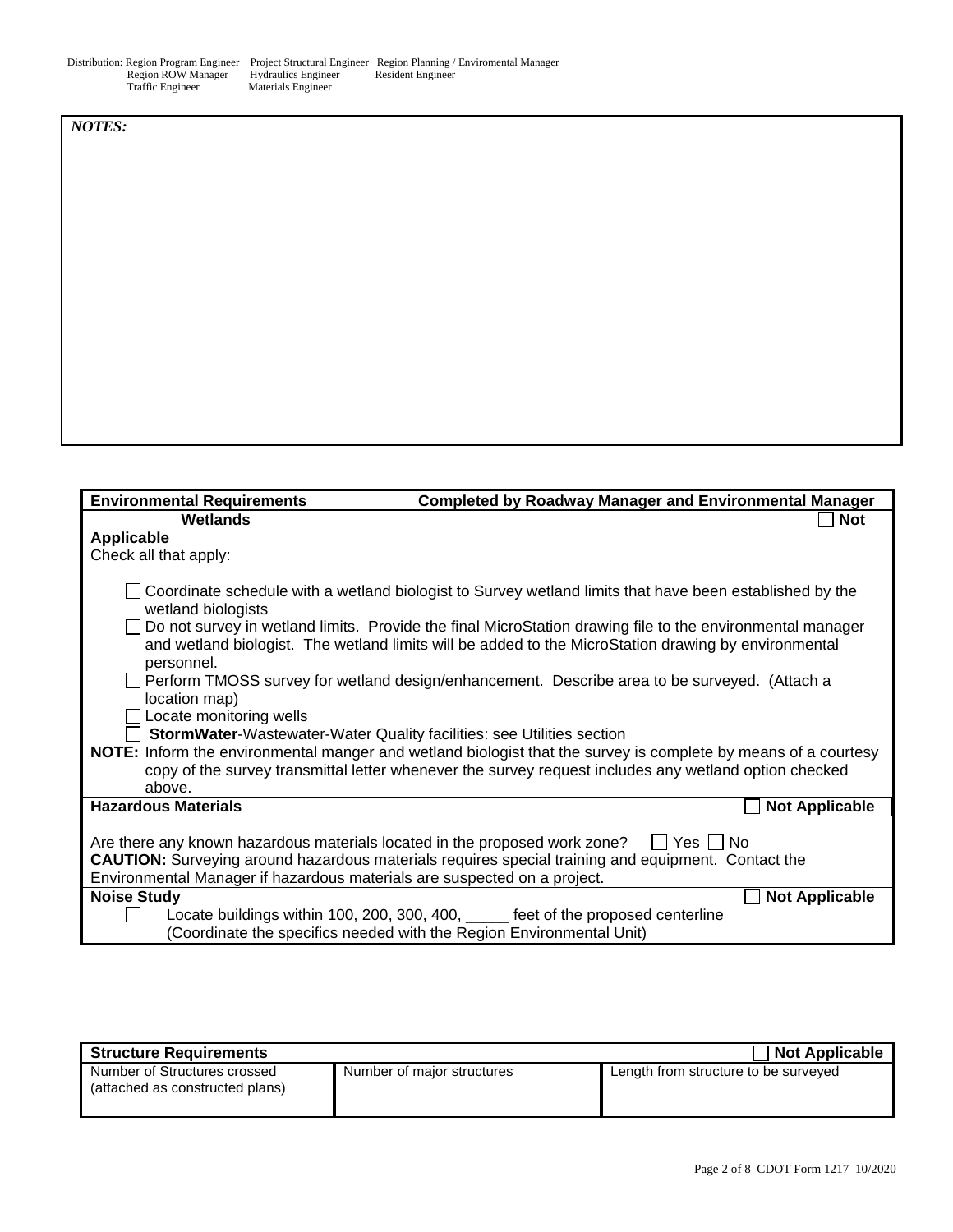| Major Structure Structure ID No:<br><b>Mile Point:</b>                                                                                                                                                                                                                                                                                                                                                                                                                                                                                                                                                                                                                       |                                                                                                                          |  |
|------------------------------------------------------------------------------------------------------------------------------------------------------------------------------------------------------------------------------------------------------------------------------------------------------------------------------------------------------------------------------------------------------------------------------------------------------------------------------------------------------------------------------------------------------------------------------------------------------------------------------------------------------------------------------|--------------------------------------------------------------------------------------------------------------------------|--|
| Major Structure Structure ID No: Mile Point:                                                                                                                                                                                                                                                                                                                                                                                                                                                                                                                                                                                                                                 | Survey attached utilities<br>Visible high-water mark                                                                     |  |
| Major Structure Structure ID No: Mile Point:                                                                                                                                                                                                                                                                                                                                                                                                                                                                                                                                                                                                                                 | Present water level (record Date and Time of                                                                             |  |
| Check all that apply:                                                                                                                                                                                                                                                                                                                                                                                                                                                                                                                                                                                                                                                        | Survey<br>TMOSS special limits (describe):<br>$\Box$                                                                     |  |
| <b>Existing structure</b><br>Clearance heights required<br>TMOSS all features within typical limits described<br>in the Survey Manual<br>Bridge expansion device elevations                                                                                                                                                                                                                                                                                                                                                                                                                                                                                                  | List additional structure features needed:<br>Other special instructions:<br>Deck cross-section normal to a control line |  |
| Number of minor structures: ___                                                                                                                                                                                                                                                                                                                                                                                                                                                                                                                                                                                                                                              |                                                                                                                          |  |
| Check all that apply:                                                                                                                                                                                                                                                                                                                                                                                                                                                                                                                                                                                                                                                        |                                                                                                                          |  |
| Include Drainage Code 283 in TMOSS notes                                                                                                                                                                                                                                                                                                                                                                                                                                                                                                                                                                                                                                     | Include type and height of inlets in TMOSS                                                                               |  |
| Include width of head walls in TMOSS notes<br>Digital Photographs of Inlet and Outlets<br>Other special instructions:                                                                                                                                                                                                                                                                                                                                                                                                                                                                                                                                                        | notes<br>TMOSS limits described in Survey Manual.<br>TMOSS special limits (describe)                                     |  |
|                                                                                                                                                                                                                                                                                                                                                                                                                                                                                                                                                                                                                                                                              | <b>Not Applicable</b>                                                                                                    |  |
| <b>Traffic Requirements</b><br>Check all that apply:<br>Signing changes are required on this project<br>Signalization changes are<br>required on this project<br>Include all traffic control devices in TMOSS<br>Include the following in a note:<br>What is on the sign $\Box$ Panel size<br>Panel reflective quality--high or low<br>Date on sign<br>$\Box$ Post material<br>Post size & type of breakaway<br>Include the following details at signalized intersections:<br>Camera Locations<br><b>Controller location</b><br>$\Box$ Detector loop locations<br>Include end anchor type on all guardrail installations<br>Traffic Control will be needed for Roadway TMOSS |                                                                                                                          |  |
|                                                                                                                                                                                                                                                                                                                                                                                                                                                                                                                                                                                                                                                                              |                                                                                                                          |  |
| Traffic Control Company to be used:                                                                                                                                                                                                                                                                                                                                                                                                                                                                                                                                                                                                                                          |                                                                                                                          |  |
| <b>Access</b><br>Access Code 277 in TMOSS<br>Number of accesses<br>Special instructions:<br>Any anticipated closure or moving of access points requires CDOT form 138                                                                                                                                                                                                                                                                                                                                                                                                                                                                                                        | <b>Not Applicable</b>                                                                                                    |  |
| <b>NOTES:</b>                                                                                                                                                                                                                                                                                                                                                                                                                                                                                                                                                                                                                                                                |                                                                                                                          |  |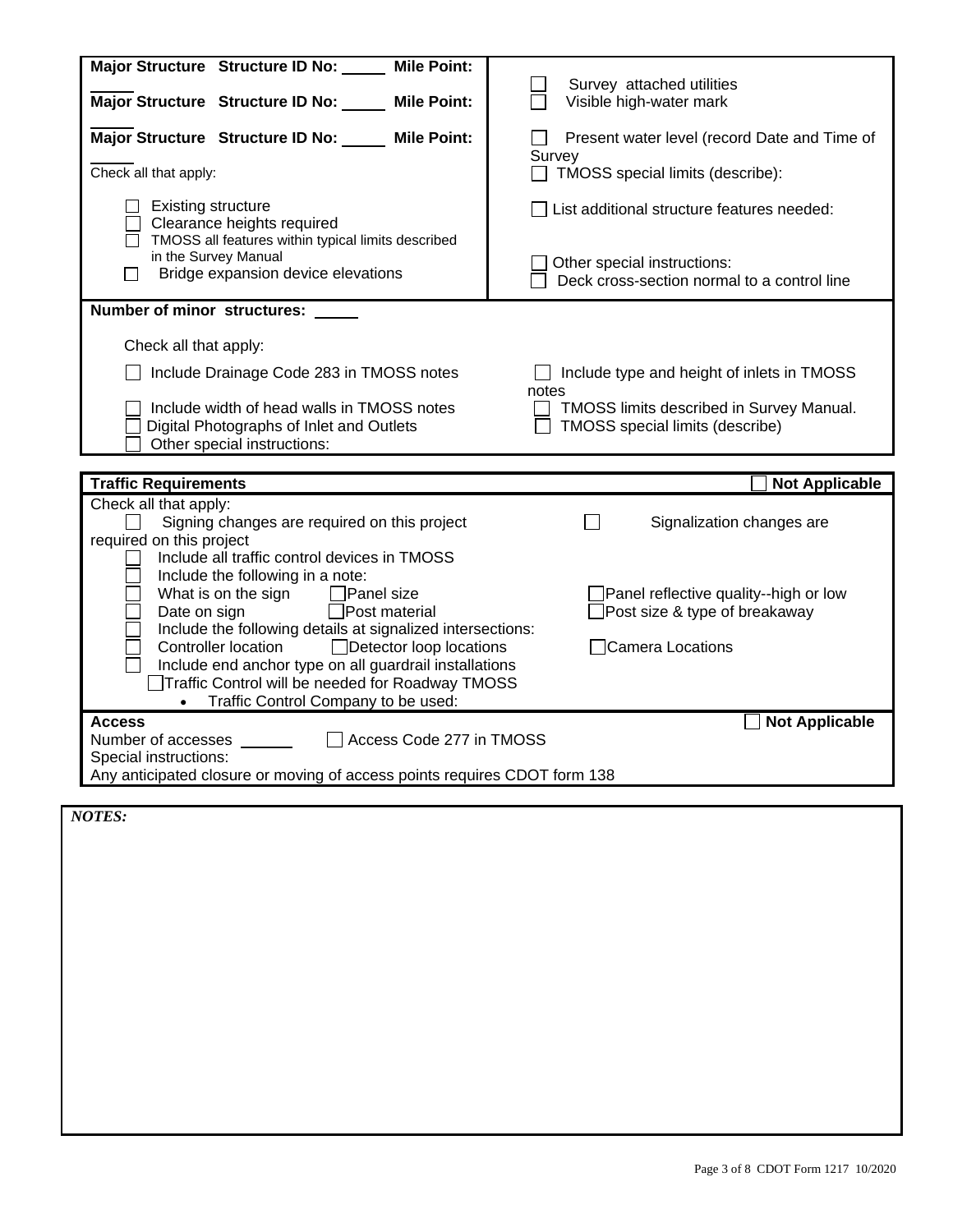| Utility Requirements: Subsurface Utility Engineering LEVEL CONLY $\Box$ Not Applicable |                                                   |
|----------------------------------------------------------------------------------------|---------------------------------------------------|
| Include owner name, contact person, address, and                                       | E. Water (domestic) includes wells                |
| telephone number. Always show whether or not utilities                                 | Owner:                                            |
| are on CDOT right of way. Check all that apply:                                        | Buried or supported<br>1.                         |
| $\Box$ A. Gas                                                                          | 2.<br>Size and type of pipes                      |
| Owner:                                                                                 | Angle and junction points<br>3.                   |
| 1. Buried, overhead or crossing                                                        | Locations of valves, meters, vents, drains,<br>4. |
| 2. Size and pressure                                                                   | etc.                                              |
| 3. Location (horizontal and vertical)                                                  | $\Box$ F. Sanitary sewers                         |
| 4. Locate vents, valves, markers, etc.                                                 | Owner:                                            |
| $\Box$ B. Transmission lines                                                           | Size and type of pipe<br>1.                       |
| Owner:                                                                                 | 2.<br>Manholes                                    |
| 1.<br>Buried, overhead, crossing                                                       | i. Inlet and outlet elevations                    |
| 2.<br>Elevation of lines                                                               | ii. Top of manhole elevations                     |
| Depth<br>а.                                                                            | $\Box$ G. Television                              |
| Height at poles<br>b.                                                                  | Owner:                                            |
| c.Height at low point of sag                                                           | Buried, overhead<br>1.                            |
| 3.<br>Type of structures                                                               | Owned poles, attached to others<br>2.             |
| Lattice<br>a.                                                                          | 3.<br>Cables loose, in ducts                      |
| Single pole<br>b.                                                                      | 4.<br>Depth                                       |
| c. "H" frame                                                                           | 5. Locate pedestals, etc.                         |
| 4.<br>Construction                                                                     | H. Pipelines ABOVE GROUND ONLY                    |
| a.Steel<br>b. Wood                                                                     | Owner:<br>Buried or aerial                        |
| c. Other                                                                               | 1.                                                |
|                                                                                        | 2. Size and type of pipe<br>3.<br>Pressure        |
| Single points (poles, etc.)<br>5.<br>6.<br>Guy-anchor poles                            | Storm Water - Wastewater-Water Quality<br>4.      |
|                                                                                        | ponds                                             |
| $\Box$ C. Electric lines (local)                                                       | $\Box$ I. Irrigation company                      |
| Owner:                                                                                 | Owner:                                            |
| 1. Buried, loose cables or in ducts;                                                   | Basic size of ditch<br>1.                         |
| overhead, crossing                                                                     | 2. Flow-from ditch company                        |
| 2. Elevation at poles, at sag points,                                                  | 3.<br>High water mark                             |
| depths                                                                                 | 4.<br>Direction of flow                           |
| 3. Type and construction of poles                                                      | 5.<br>Period of use                               |
| 4.                                                                                     | 6.<br><b>Ditch Breaklines</b>                     |
| D. Communications                                                                      | 7.<br>Locate all division boxes                   |
| Owner(s):                                                                              | 8.<br>Get elevations of all boxes, drops, etc.    |
| Buried, loose cables or in ducts;                                                      | $\Box$ J.<br><b>Miscellaneous</b>                 |
| overhead, crossing                                                                     | Owner:                                            |
| 2. Fiber optics or conventional wire                                                   | 1. Get all details (explain):                     |
| cables                                                                                 | $\Box$ K. CDOT                                    |
| 3. Location of pedestals, vaults,                                                      | Owner:                                            |
| regeneration stations                                                                  | 1. Get all details (explain):                     |
| 4. Local services (drops, etc.) above, on,                                             |                                                   |
| below surface                                                                          | L. Electronic Fieldbook                           |
|                                                                                        | Separate Field Book for existing<br>1.            |
|                                                                                        | surface utility locations                         |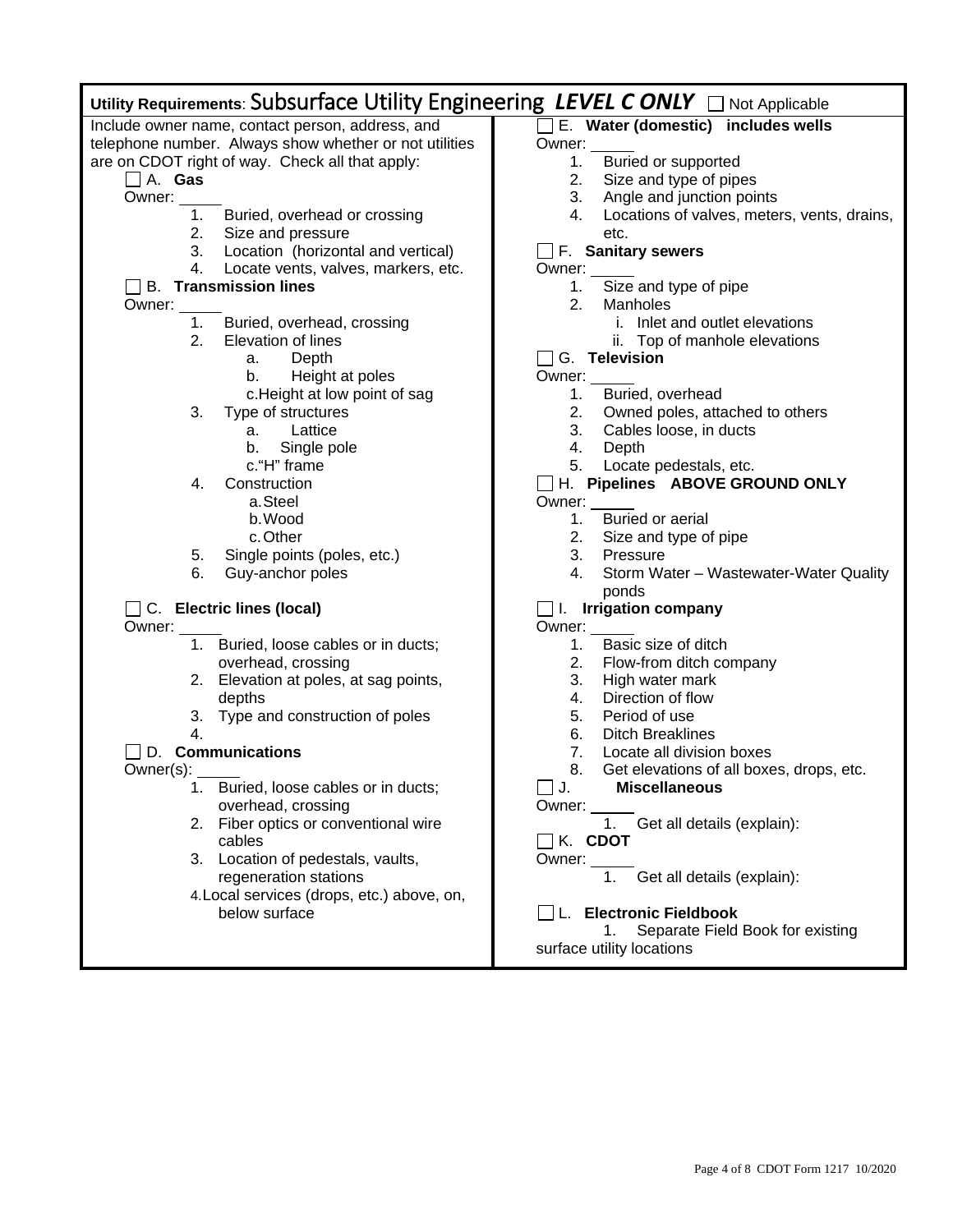| <b>Railroad Requirements</b>                                                                                                                                                                                                                                                                                                                                                                                                                                                                                                                                                                                                                                                                                                                                                                                                                                                                                                                                                                                                   | Not Applicable [                                      |  |  |
|--------------------------------------------------------------------------------------------------------------------------------------------------------------------------------------------------------------------------------------------------------------------------------------------------------------------------------------------------------------------------------------------------------------------------------------------------------------------------------------------------------------------------------------------------------------------------------------------------------------------------------------------------------------------------------------------------------------------------------------------------------------------------------------------------------------------------------------------------------------------------------------------------------------------------------------------------------------------------------------------------------------------------------|-------------------------------------------------------|--|--|
| Railroad name / Operator                                                                                                                                                                                                                                                                                                                                                                                                                                                                                                                                                                                                                                                                                                                                                                                                                                                                                                                                                                                                       | Person to contact at railroad                         |  |  |
|                                                                                                                                                                                                                                                                                                                                                                                                                                                                                                                                                                                                                                                                                                                                                                                                                                                                                                                                                                                                                                |                                                       |  |  |
| Address of railroad right-of-way office                                                                                                                                                                                                                                                                                                                                                                                                                                                                                                                                                                                                                                                                                                                                                                                                                                                                                                                                                                                        | Phone number and, if known, e-mail address of contact |  |  |
| Check all that apply:<br><b>RAILROAD CROSSING ID NO:</b><br><b>APPROXIMATE HIGHWAY STREET LOCATION</b><br>Area affected by the proposed design railroad milepost ______ to railroad milepost ______<br>Show if railroad right of way is fenced<br>Locate and tie railroad milepost (required for any railroad acquisition)<br>Show all lines and note sidings<br>Note type and condition of rail bed surface and material at all crossings<br>Survey profile grade on top of both rails at road crossings<br>Survey as-situated Centerline Alignment<br>Survey terrain data within railroad right of way<br>$\Box$ Locate all railroad topography in TMOSS including switches, sensors, signs, signals, X-bucks, etc.<br>NOTE: Permission to Enter from the Railroad company is required prior to strarting Survey                                                                                                                                                                                                             |                                                       |  |  |
|                                                                                                                                                                                                                                                                                                                                                                                                                                                                                                                                                                                                                                                                                                                                                                                                                                                                                                                                                                                                                                |                                                       |  |  |
| <b>Overlay Surveys</b>                                                                                                                                                                                                                                                                                                                                                                                                                                                                                                                                                                                                                                                                                                                                                                                                                                                                                                                                                                                                         | <b>Not Applicable</b>                                 |  |  |
| Establish milepost references<br>Survey for overlay quantities- Surface utilities: Valve boxes, Manholes, Traffic Control<br>Gather topographic data by station and offset<br>Gather topographic data by milepost and offset<br>Included guardrail height samples<br>Include overhead clearances on utilities and structures<br>Include sign locations and heights to bottom of sign from ground<br>Tabulate existing delineators<br>Tabulate hazards within clear zone limit of<br>Reference striping and no passing zones<br>Tabulate existing striping for inclusion in the plans<br>Establish centerline and take cross-sections. Cross-section interval:<br>Locate and reference Government and aliquot corners that may be affected in the area the<br>proposed design<br>┓<br>Tabulate aliquot corners and accessories for inclusion in the plans within ______ distance<br>from the edge of roadway.<br>Tabulate all government survey monuments; i.e., bench marks horizontal control within<br><b>Project limits</b> |                                                       |  |  |

| <b>Survey Requirements</b>                                                                                                                                                                                | <b>Completed by Professional Land Surveyor</b>                                                                                                                                                                                                                                                                              |  |
|-----------------------------------------------------------------------------------------------------------------------------------------------------------------------------------------------------------|-----------------------------------------------------------------------------------------------------------------------------------------------------------------------------------------------------------------------------------------------------------------------------------------------------------------------------|--|
| <b>MONUMENTATION</b><br>Applicable                                                                                                                                                                        | <b>Not</b>                                                                                                                                                                                                                                                                                                                  |  |
| What monument type(s) and quantities will be set or<br>reset?<br><b>ROW Monuments</b><br>$\Omega$<br><b>Control Monuments</b><br>$\circ$<br><b>Aliquot Monuments</b><br>$\circ$<br>3-D Deep Rod Monuments | Have monument materials been provided by CDOT?<br>(See CDOT Survey Manual for most current<br>Specifications)<br>Yes I I<br>No.<br>Control Monuments shall be set such that they are<br>intervisible with at least two other adjacent control<br>monuments and shall have minimum conflict with<br>construction activities. |  |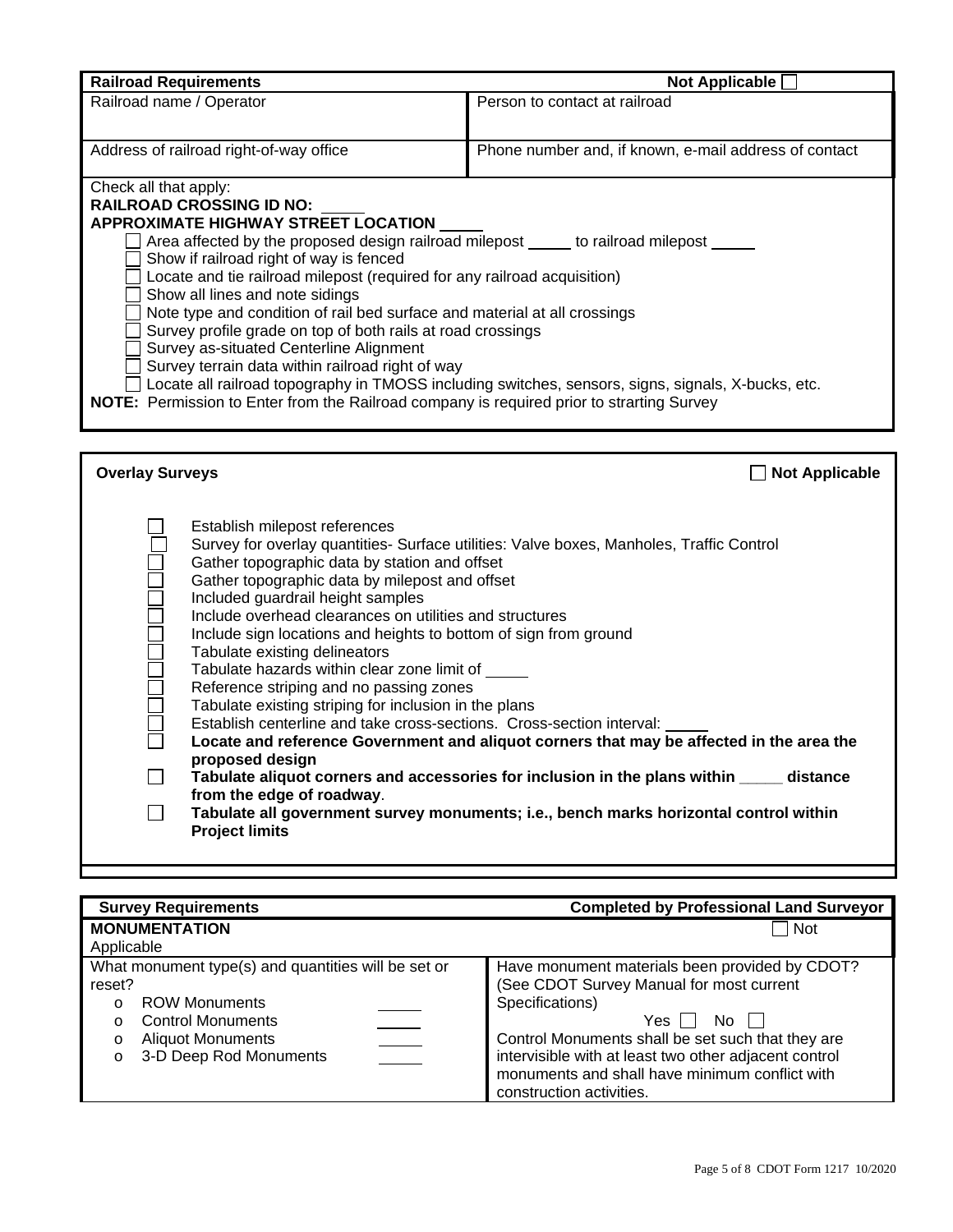| <b>Horizontal Control</b><br><b>Not Applicable</b>                                                                                                                                                                                                                                                                                                                                                                                                                                                                                                                                                                                                                                                                                                                                                                                                                                                                                                                                                                                                  |  |  |
|-----------------------------------------------------------------------------------------------------------------------------------------------------------------------------------------------------------------------------------------------------------------------------------------------------------------------------------------------------------------------------------------------------------------------------------------------------------------------------------------------------------------------------------------------------------------------------------------------------------------------------------------------------------------------------------------------------------------------------------------------------------------------------------------------------------------------------------------------------------------------------------------------------------------------------------------------------------------------------------------------------------------------------------------------------|--|--|
| $C$ DOT $\Box$<br>Horizontal control by:<br>Consultant<br>Existing (explain: ___<br>Horizontal control method:                                                                                                                                                                                                                                                                                                                                                                                                                                                                                                                                                                                                                                                                                                                                                                                                                                                                                                                                      |  |  |
| Traverse with total station<br>Triangulation with total station<br>GPS densification and bluebook<br>GPS fast-static where densification has been completed<br>Project control tied to National Geodetic Survey<br>(NGS)                                                                                                                                                                                                                                                                                                                                                                                                                                                                                                                                                                                                                                                                                                                                                                                                                            |  |  |
| National Spatial Reference System (NSRS)                                                                                                                                                                                                                                                                                                                                                                                                                                                                                                                                                                                                                                                                                                                                                                                                                                                                                                                                                                                                            |  |  |
| <b>High Accuracy</b><br>Georeferenced to Colorado State Plane Zone<br>Reference Network (HARN) Continuing<br>Operating or                                                                                                                                                                                                                                                                                                                                                                                                                                                                                                                                                                                                                                                                                                                                                                                                                                                                                                                           |  |  |
| Reference System (CORS)                                                                                                                                                                                                                                                                                                                                                                                                                                                                                                                                                                                                                                                                                                                                                                                                                                                                                                                                                                                                                             |  |  |
| Establish control monuments <b>NOT</b> to exceed 1000 feet or _______ spacing. As per Survey Coordinator<br>Specify monuments to begin and end horizontal control survey on:<br>Horizontal control tolerances required: $\Box$<br><b>CDOT Class A - Primary</b>                                                                                                                                                                                                                                                                                                                                                                                                                                                                                                                                                                                                                                                                                                                                                                                     |  |  |
| Documentation required in submittal (check only those needed):<br>FINAL STAMPED ELECTRONIC FIELDBOOKS □ Traverse file from data collector as an<br>Electronic File<br>Project Control Diagram file as an Electronic File                                                                                                                                                                                                                                                                                                                                                                                                                                                                                                                                                                                                                                                                                                                                                                                                                            |  |  |
| GPS files as an Electronic File<br>Control File .CTL as an Electronic File<br>Copies of any new monument records from this survey<br>An electronic field book must include a description of the monument's size, shape, material, color, and markings                                                                                                                                                                                                                                                                                                                                                                                                                                                                                                                                                                                                                                                                                                                                                                                               |  |  |
| which can be imported into Microstation and included in the Project Control diagrams.<br>A note is required on all survey markers found and tied in TMOSS                                                                                                                                                                                                                                                                                                                                                                                                                                                                                                                                                                                                                                                                                                                                                                                                                                                                                           |  |  |
| An electronic field book with a sketch showing what was found shall be included and related to the point # in the<br>electronic file.                                                                                                                                                                                                                                                                                                                                                                                                                                                                                                                                                                                                                                                                                                                                                                                                                                                                                                               |  |  |
| <b>Vertical Control</b><br><b>Not Applicable</b>                                                                                                                                                                                                                                                                                                                                                                                                                                                                                                                                                                                                                                                                                                                                                                                                                                                                                                                                                                                                    |  |  |
| Vertical control method:<br>Differential level closed loop through control monuments<br>Trigonometric level closed loop through control monuments<br>GPS differences from known bench marks<br>Known bench marks in the vicinity with NAVD '88 elev's:<br>Mark Number:<br>Elevation: ______ feet (Note US survey or International)<br>Elevation: _____ m.<br>Elevation: ______ feet (Note US survey or International)<br>Mark Number:<br>Elevation: _____ m.<br>Elevation: ______ feet (Note US survey or International).<br>Mark Number:<br>Elevation: m.<br>Establish a bench mark on each control monument $\Box$ Establish additional bench marks every $\Box$ feet.<br>A complete "Report on the Condition of Survey Mark"<br>Establish vertical control for an aerial survey.<br>□ Establish profile grade on "as constructed"<br>is required on all found federal bench marks<br>centerline<br>No elevations needed<br>Documentation required:<br>PLS Stamped copies of field books<br>□ Copy of reduced Electronic level notes, PLS stamped |  |  |
| Final elevations included in CTL file                                                                                                                                                                                                                                                                                                                                                                                                                                                                                                                                                                                                                                                                                                                                                                                                                                                                                                                                                                                                               |  |  |
| Topography<br><b>Not Applicable</b>                                                                                                                                                                                                                                                                                                                                                                                                                                                                                                                                                                                                                                                                                                                                                                                                                                                                                                                                                                                                                 |  |  |
| Topographic survey method:<br><b>TMOSS</b><br>Locate features:                                                                                                                                                                                                                                                                                                                                                                                                                                                                                                                                                                                                                                                                                                                                                                                                                                                                                                                                                                                      |  |  |
| All within survey area<br>Utility surface appurtenances only<br>Drainage and irrigation structures only<br>Streets, roads, and approaches only<br>Landscaping features only<br>Structures only<br>Others:                                                                                                                                                                                                                                                                                                                                                                                                                                                                                                                                                                                                                                                                                                                                                                                                                                           |  |  |
| Tolerances on TMOSS topographic survey are listed in the most current CDOT Survey Manual.<br>Other topographic methods do not include elevations.<br><b>NOTE Collection method:</b>                                                                                                                                                                                                                                                                                                                                                                                                                                                                                                                                                                                                                                                                                                                                                                                                                                                                 |  |  |
| mobile lidar<br>Lidar<br>$\Box$ UAS<br>GPS (distance between shots not to<br>feet.<br>Documentation required:<br>$\Box$ Digital<br>$\Box$ pdf of Paper<br>exceed<br>Submit electronic products on:<br>E-mail attachments<br>Other:                                                                                                                                                                                                                                                                                                                                                                                                                                                                                                                                                                                                                                                                                                                                                                                                                  |  |  |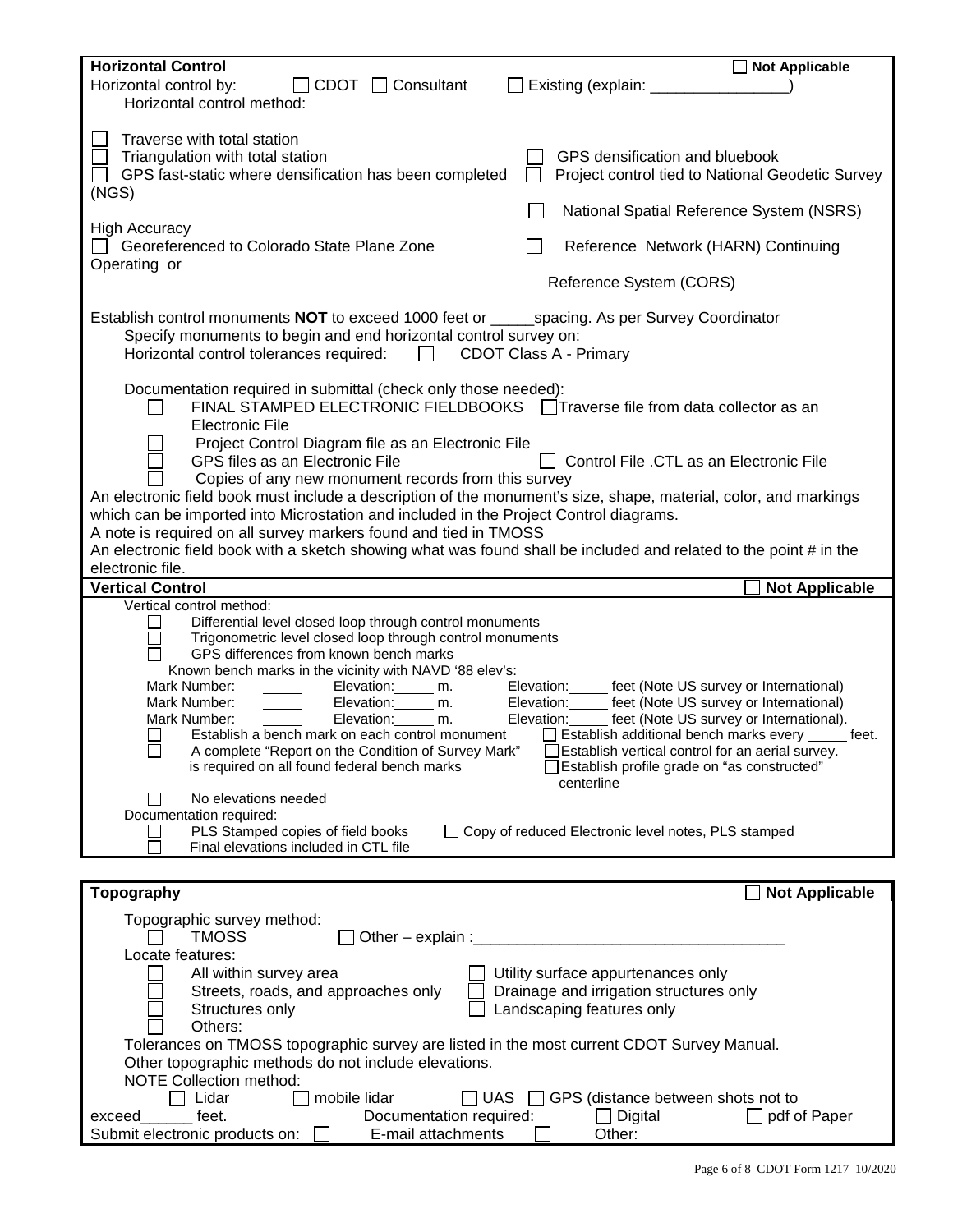*Discuss TMOSS coding of UAS and LiDAR deliverables*

| <b>Right-of-Way Requirements</b>                                                                                                                                                                                                                                                                                                                                                                                                                                                                                               | <b>Not Applicable</b> |
|--------------------------------------------------------------------------------------------------------------------------------------------------------------------------------------------------------------------------------------------------------------------------------------------------------------------------------------------------------------------------------------------------------------------------------------------------------------------------------------------------------------------------------|-----------------------|
| Is right-of-way involvement anticipated on this project?<br>Are Forest Service and/or Bureau of Land Management clearances needed on this project? $\Box$ Yes $\Box$<br>Approximate number of property owners ______. (Attach assessors' maps, deeds, subdivision plats, right-of-<br>way plans, preliminary plots, permission to enter forms.)                                                                                                                                                                                | No.<br>Yes<br>No.     |
| Professional Land Surveyor responsible for plans will research deeds and plats.                                                                                                                                                                                                                                                                                                                                                                                                                                                |                       |
| Check all that apply:                                                                                                                                                                                                                                                                                                                                                                                                                                                                                                          |                       |
| Tie all the Public Land Survey System needed for CDOT R.O.W. acquisition purposes in Section(s)<br>Township(s) _________, Range(s) _______, Principal Meridian _______.                                                                                                                                                                                                                                                                                                                                                        |                       |
| Establish straddle ties as described in the most current CDOT Survey Manual on all section corners<br>Establish references and complete a monument record form for all corners that are required by statute.<br>Search for all owners' property pins adjacent to survey to aid in the establishment of property boundaries.<br>Search for and tie all right-of-way markers found<br>Include possession evidence and all improvements within _____ feet (minimum = 5' per CRS) of the right-<br>of-way line in the TMOSS survey |                       |
| Include evidence of burial grounds and cemeteries in TMOSS<br>Include evidence of easements like paths, utility markers, and risers, poles and valves, in the TMOSS<br>survey                                                                                                                                                                                                                                                                                                                                                  |                       |
| Note street names and alleys in TMOSS survey<br>Note street address numbers in TMOSS survey                                                                                                                                                                                                                                                                                                                                                                                                                                    |                       |
| Establish "as constructed" centerline from right-of-way markers (Attach right-of-way plans)<br>Make appropriate land ties to describe and purchase a wetland or construction parcel or easement                                                                                                                                                                                                                                                                                                                                |                       |
| An electronic field book must include a description of the monument's size, shape, material, color, and markings<br>which can be imported into Microstation and included in the Project Control diagrams.<br>An electronic field book with a sketch showing what was found shall be included and related to the point # in the<br>electronic file                                                                                                                                                                              |                       |